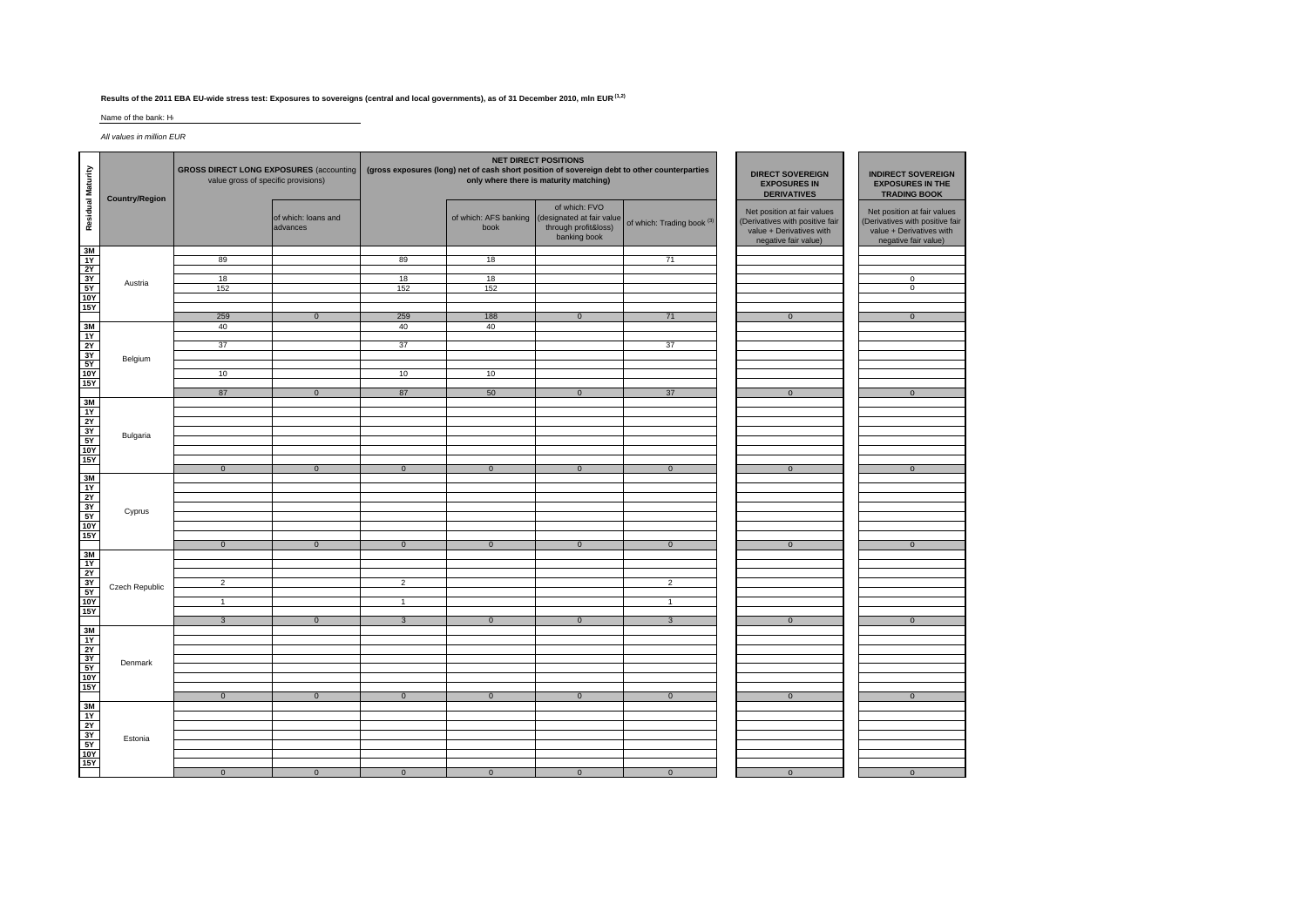| Residual Maturity                                            | <b>Country/Region</b> | <b>GROSS DIRECT LONG EXPOSURES (accounting</b><br>value gross of specific provisions) |                                 |                                  |                               | <b>NET DIRECT POSITIONS</b><br>(gross exposures (long) net of cash short position of sovereign debt to other counterparties<br>only where there is maturity matching) | <b>DIRECT SOVEREIGN</b><br><b>EXPOSURES IN</b><br><b>DERIVATIVES</b> | <b>INDIRECT SOVEREIGN</b><br><b>EXPOSURES IN THE</b><br><b>TRADING BOOK</b>                                       |                                                                                                                    |
|--------------------------------------------------------------|-----------------------|---------------------------------------------------------------------------------------|---------------------------------|----------------------------------|-------------------------------|-----------------------------------------------------------------------------------------------------------------------------------------------------------------------|----------------------------------------------------------------------|-------------------------------------------------------------------------------------------------------------------|--------------------------------------------------------------------------------------------------------------------|
|                                                              |                       |                                                                                       | of which: loans and<br>advances |                                  | of which: AFS banking<br>book | of which: FVO<br>designated at fair value<br>through profit&loss)<br>banking book                                                                                     | of which: Trading book <sup>(3)</sup>                                | Net position at fair values<br>Derivatives with positive fair<br>value + Derivatives with<br>negative fair value) | Net position at fair values<br>(Derivatives with positive fair<br>value + Derivatives with<br>negative fair value) |
| 3M<br>1Y                                                     |                       |                                                                                       |                                 |                                  |                               |                                                                                                                                                                       |                                                                      |                                                                                                                   |                                                                                                                    |
| 2Y                                                           |                       |                                                                                       |                                 |                                  |                               |                                                                                                                                                                       |                                                                      |                                                                                                                   |                                                                                                                    |
| 3Y<br>5Y                                                     | Finland               |                                                                                       |                                 |                                  |                               |                                                                                                                                                                       |                                                                      |                                                                                                                   | 0                                                                                                                  |
| 10Y                                                          |                       |                                                                                       |                                 |                                  |                               |                                                                                                                                                                       |                                                                      |                                                                                                                   |                                                                                                                    |
| <b>15Y</b>                                                   |                       | $\overline{0}$                                                                        | $\overline{0}$                  | $\overline{0}$                   | $\overline{0}$                | $\overline{0}$                                                                                                                                                        | $\overline{0}$                                                       | $\overline{0}$                                                                                                    | $\overline{0}$                                                                                                     |
| $\frac{3M}{1Y}$                                              |                       |                                                                                       |                                 |                                  |                               |                                                                                                                                                                       |                                                                      |                                                                                                                   |                                                                                                                    |
|                                                              |                       | 61<br>48                                                                              | 3<br>$\mathbf{1}$               | 61<br>48                         |                               |                                                                                                                                                                       | 58<br>47                                                             |                                                                                                                   |                                                                                                                    |
| $rac{3Y}{5Y}$                                                | France                | 52                                                                                    |                                 | 52                               | 52                            |                                                                                                                                                                       | $\overline{0}$                                                       |                                                                                                                   |                                                                                                                    |
| 10Y                                                          |                       | $\overline{7}$<br>100                                                                 | $\overline{7}$                  | $\overline{7}$<br>100            | 58                            |                                                                                                                                                                       | 42                                                                   |                                                                                                                   | $-3$                                                                                                               |
| <b>15Y</b>                                                   |                       |                                                                                       |                                 |                                  |                               |                                                                                                                                                                       |                                                                      |                                                                                                                   |                                                                                                                    |
| 3M                                                           |                       | 268<br>1.180                                                                          | 11<br>185                       | 268<br>1.180                     | 110<br>464                    | $\overline{0}$                                                                                                                                                        | 147<br>531                                                           | $\overline{0}$                                                                                                    | $-3$                                                                                                               |
| 1Y                                                           |                       | 1.630                                                                                 | 355                             | 1.630                            | 947                           |                                                                                                                                                                       | 328                                                                  |                                                                                                                   |                                                                                                                    |
| <b>2Y</b><br>3Y                                              |                       | 1.758<br>2.453                                                                        | 458<br>291                      | 1.758<br>2.453                   | 446<br>608                    |                                                                                                                                                                       | 854<br>1.554                                                         | $\overline{0}$                                                                                                    |                                                                                                                    |
| 5Y                                                           | Germany               | 7.957                                                                                 | 1.133                           | 7.957                            | 3.522                         |                                                                                                                                                                       | 3.302                                                                | $\overline{0}$                                                                                                    |                                                                                                                    |
| <b>10Y</b><br><b>15Y</b>                                     |                       | 5.987<br>4.882                                                                        | 5.431<br>4.785                  | 5.987<br>4.882                   | 366<br>97                     |                                                                                                                                                                       | 190                                                                  | $\overline{0}$                                                                                                    |                                                                                                                    |
|                                                              |                       | 25.847                                                                                | 12.638                          | 25.847                           | 6.450                         | $\mathbf 0$                                                                                                                                                           | 6.759                                                                | $\mathbf{0}$                                                                                                      | $\overline{0}$                                                                                                     |
| 3M<br>1Y                                                     |                       |                                                                                       |                                 |                                  |                               |                                                                                                                                                                       |                                                                      |                                                                                                                   |                                                                                                                    |
| 2Y                                                           |                       | 32                                                                                    |                                 | 32                               | 32                            |                                                                                                                                                                       |                                                                      |                                                                                                                   |                                                                                                                    |
| 3Y<br>5Y                                                     | Greece                | 14<br>18                                                                              |                                 | 14<br>18                         | 14<br>18                      |                                                                                                                                                                       |                                                                      |                                                                                                                   |                                                                                                                    |
| <b>10Y</b>                                                   |                       |                                                                                       |                                 |                                  |                               |                                                                                                                                                                       |                                                                      |                                                                                                                   |                                                                                                                    |
| <b>15Y</b>                                                   |                       | 64                                                                                    | $\overline{0}$                  | 64                               | 64                            | $\overline{0}$                                                                                                                                                        |                                                                      |                                                                                                                   | $\overline{0}$                                                                                                     |
|                                                              |                       | $\mathsf 0$                                                                           |                                 | $\mathsf 0$                      |                               |                                                                                                                                                                       | $\mathbf{0}$<br>$\mathbf 0$                                          | $\mathbf{0}$                                                                                                      |                                                                                                                    |
| $\frac{3M}{1Y}$                                              |                       | 30                                                                                    |                                 | 30                               | 30                            |                                                                                                                                                                       | $\overline{0}$                                                       |                                                                                                                   | $\mathbf{1}$                                                                                                       |
| 2Y<br>3Y                                                     |                       | 29<br>$\overline{4}$                                                                  |                                 | 29<br>$\overline{4}$             |                               |                                                                                                                                                                       | 29<br>$\overline{4}$                                                 |                                                                                                                   | 0                                                                                                                  |
| 5Y                                                           | Hungary               | $\overline{0}$                                                                        |                                 | $\overline{0}$<br>$\overline{1}$ |                               |                                                                                                                                                                       | $\overline{0}$                                                       |                                                                                                                   | T                                                                                                                  |
| 10Y<br><b>15Y</b>                                            |                       | $\overline{1}$                                                                        |                                 |                                  |                               |                                                                                                                                                                       | $\overline{1}$                                                       |                                                                                                                   |                                                                                                                    |
|                                                              |                       | 64                                                                                    | $\mathbf{0}$                    | 64                               | 30                            | $\mathbf{0}$                                                                                                                                                          | 34                                                                   | $\mathbf{0}$                                                                                                      | $\overline{2}$                                                                                                     |
| 3M<br>1Y                                                     |                       |                                                                                       |                                 |                                  |                               |                                                                                                                                                                       |                                                                      |                                                                                                                   |                                                                                                                    |
| 2Y                                                           |                       |                                                                                       |                                 |                                  |                               |                                                                                                                                                                       |                                                                      |                                                                                                                   |                                                                                                                    |
| 3Y<br>5Y                                                     | Iceland               |                                                                                       |                                 |                                  |                               |                                                                                                                                                                       |                                                                      |                                                                                                                   |                                                                                                                    |
| <b>10Y</b>                                                   |                       |                                                                                       |                                 |                                  |                               |                                                                                                                                                                       |                                                                      |                                                                                                                   |                                                                                                                    |
| <b>15Y</b>                                                   |                       | $\mathbf{0}$                                                                          | $\overline{0}$                  | $\mathbf{0}$                     | $\overline{0}$                | $\Omega$                                                                                                                                                              | $\Omega$                                                             | $\mathbf{0}$                                                                                                      | $\overline{0}$                                                                                                     |
| $\frac{3M}{1Y}$                                              |                       |                                                                                       |                                 |                                  |                               |                                                                                                                                                                       |                                                                      |                                                                                                                   |                                                                                                                    |
|                                                              |                       |                                                                                       |                                 |                                  |                               |                                                                                                                                                                       |                                                                      |                                                                                                                   |                                                                                                                    |
| $\begin{array}{c}\n 2Y \\  3Y \\  \hline\n 5Y\n \end{array}$ | Ireland               |                                                                                       |                                 |                                  |                               |                                                                                                                                                                       |                                                                      |                                                                                                                   | $-5$                                                                                                               |
| <b>10Y</b>                                                   |                       |                                                                                       |                                 |                                  |                               |                                                                                                                                                                       |                                                                      |                                                                                                                   | 3                                                                                                                  |
| <b>15Y</b>                                                   |                       |                                                                                       |                                 |                                  |                               |                                                                                                                                                                       |                                                                      |                                                                                                                   |                                                                                                                    |
|                                                              |                       | $\overline{0}$                                                                        | $\overline{0}$                  | $\overline{0}$                   | $\overline{0}$                | $\overline{0}$                                                                                                                                                        | $\overline{0}$                                                       | $\overline{0}$                                                                                                    | $-2$                                                                                                               |
| $\frac{3M}{1Y}$                                              |                       |                                                                                       |                                 |                                  |                               |                                                                                                                                                                       |                                                                      |                                                                                                                   |                                                                                                                    |
| 2Y                                                           |                       | 163                                                                                   |                                 | 163                              | 60                            |                                                                                                                                                                       | 103                                                                  |                                                                                                                   | $\overline{1}$                                                                                                     |
| $\frac{3Y}{5Y}$                                              | Italy                 | 31                                                                                    |                                 | 31                               |                               |                                                                                                                                                                       | 31                                                                   |                                                                                                                   | $-2$                                                                                                               |
| <b>15Y</b>                                                   |                       |                                                                                       |                                 |                                  |                               |                                                                                                                                                                       |                                                                      |                                                                                                                   |                                                                                                                    |
|                                                              |                       | 194                                                                                   | $\overline{0}$                  | 194                              | 60                            | $\Omega$                                                                                                                                                              | 134                                                                  | $\Omega$                                                                                                          | $-1$                                                                                                               |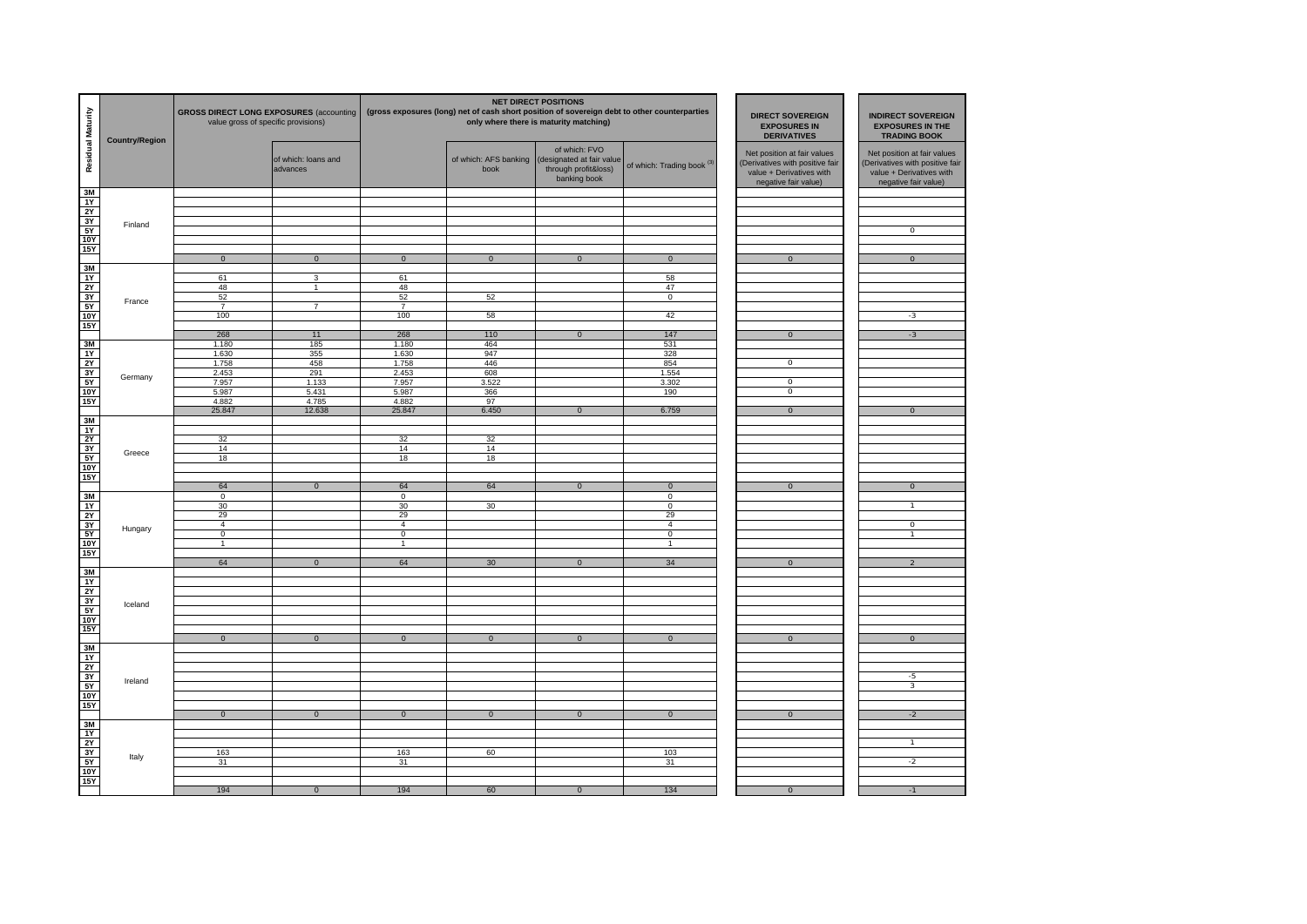| Residual Maturity                                                               | <b>Country/Region</b> | <b>GROSS DIRECT LONG EXPOSURES (accounting</b><br>value gross of specific provisions) |                                 | <b>NET DIRECT POSITIONS</b><br>(gross exposures (long) net of cash short position of sovereign debt to other counterparties<br>only where there is maturity matching) |                |                                                                                                          |                                                    | <b>DIRECT SOVEREIGN</b><br><b>EXPOSURES IN</b><br><b>DERIVATIVES</b>                                               | <b>INDIRECT SOVEREIGN</b><br><b>EXPOSURES IN THE</b><br><b>TRADING BOOK</b>                                        |
|---------------------------------------------------------------------------------|-----------------------|---------------------------------------------------------------------------------------|---------------------------------|-----------------------------------------------------------------------------------------------------------------------------------------------------------------------|----------------|----------------------------------------------------------------------------------------------------------|----------------------------------------------------|--------------------------------------------------------------------------------------------------------------------|--------------------------------------------------------------------------------------------------------------------|
| 3M                                                                              |                       |                                                                                       | of which: loans and<br>advances |                                                                                                                                                                       | book           | of which: FVO<br>of which: AFS banking (designated at fair value<br>through profit&loss)<br>banking book | of which: Trading book <sup>(3)</sup>              | Net position at fair values<br>(Derivatives with positive fair<br>value + Derivatives with<br>negative fair value) | Net position at fair values<br>(Derivatives with positive fair<br>value + Derivatives with<br>negative fair value) |
| 1Y<br>$\begin{array}{c}\n 2Y \\  3Y \\  \hline\n 5Y\n \end{array}$              | Latvia                | 8                                                                                     |                                 | $\overline{\mathbf{8}}$                                                                                                                                               |                |                                                                                                          | 8                                                  |                                                                                                                    | $\overline{0}$                                                                                                     |
| <b>10Y</b><br><b>15Y</b>                                                        |                       | $\boldsymbol{8}$                                                                      | $\overline{0}$                  | 8                                                                                                                                                                     | $\overline{0}$ | $\overline{0}$                                                                                           | 8                                                  | $\overline{0}$                                                                                                     | $\overline{0}$                                                                                                     |
| $\frac{3M}{1Y}$<br>2Y                                                           |                       |                                                                                       |                                 |                                                                                                                                                                       |                |                                                                                                          |                                                    |                                                                                                                    |                                                                                                                    |
| $\frac{31}{51}$<br><b>15Y</b>                                                   | Liechtenstein         |                                                                                       |                                 |                                                                                                                                                                       |                |                                                                                                          |                                                    |                                                                                                                    |                                                                                                                    |
| 3M                                                                              |                       | $\overline{0}$<br>$\mathsf 0$<br>$\overline{0}$                                       | $\overline{0}$                  | $\overline{0}$<br>$\overline{0}$<br>$\overline{0}$                                                                                                                    | $\overline{0}$ | $\overline{0}$                                                                                           | $\overline{0}$<br>$\mathbf 0$<br>$\overline{0}$    | $\overline{0}$                                                                                                     | $\overline{0}$                                                                                                     |
| $\frac{11}{21}$ $\frac{11}{21}$ $\frac{11}{21}$ $\frac{11}{21}$ $\frac{11}{21}$ | Lithuania             | $\overline{2}$<br>$\mathsf 0$                                                         |                                 | $\overline{2}$<br>$\overline{0}$                                                                                                                                      |                |                                                                                                          | $\overline{2}$<br>0                                |                                                                                                                    |                                                                                                                    |
|                                                                                 |                       | $\overline{2}$                                                                        | $\mathbf 0$                     | $\overline{2}$                                                                                                                                                        | $\mathbf 0$    | $\mathbf{0}$                                                                                             | $\overline{2}$                                     | $\mathbf 0$                                                                                                        | $\mathbf{0}$                                                                                                       |
| 용는 저 여 후                                                                        | Luxembourg            |                                                                                       |                                 |                                                                                                                                                                       |                |                                                                                                          |                                                    |                                                                                                                    |                                                                                                                    |
|                                                                                 |                       | $\overline{0}$                                                                        | $\overline{0}$                  | $\overline{0}$                                                                                                                                                        | $\overline{0}$ | $\overline{0}$                                                                                           | $\overline{0}$                                     | $\overline{0}$                                                                                                     | $\overline{0}$                                                                                                     |
| 3M<br>1Y<br>2Y<br>3Y<br>5Y<br>5Y<br>10Y<br>15Y                                  | Malta                 |                                                                                       |                                 |                                                                                                                                                                       |                |                                                                                                          |                                                    |                                                                                                                    |                                                                                                                    |
|                                                                                 |                       | $\mathbf 0$                                                                           | $\mathbf 0$                     | $\mathbf 0$                                                                                                                                                           | $\mathbf 0$    | $\mathbf{0}$                                                                                             | $\mathbf 0$                                        | $\mathbf 0$                                                                                                        | $\mathbf{0}$                                                                                                       |
| 횖는혀히                                                                            | Netherlands           |                                                                                       |                                 |                                                                                                                                                                       |                |                                                                                                          |                                                    |                                                                                                                    | $\,0\,$<br>$-1$                                                                                                    |
|                                                                                 |                       | $\mathbf 0$                                                                           | $\mathbf{0}$                    | $\overline{0}$                                                                                                                                                        | $\mathbf 0$    | $\mathbf 0$                                                                                              | $\mathbf 0$                                        | $\mathbf 0$                                                                                                        | $-1$                                                                                                               |
| 용는정칭이                                                                           | Norway                |                                                                                       |                                 |                                                                                                                                                                       |                |                                                                                                          |                                                    |                                                                                                                    |                                                                                                                    |
|                                                                                 |                       | $\mathbf 0$<br>$\mathsf 0$                                                            | $\mathbf{0}$                    | $\mathbf 0$<br>$\mathsf 0$                                                                                                                                            | $\overline{0}$ | $\mathbf{0}$                                                                                             | $\mathbf 0$<br>0                                   | $\mathbf 0$                                                                                                        | $\mathbf{0}$                                                                                                       |
| 일치정성                                                                            | Poland                | $\overline{4}$<br>$\mathsf 0$<br>$\mathsf 0$<br>$\mathbf{1}$                          |                                 | $\overline{4}$<br>$\mathsf 0$<br>$\mathsf 0$<br>$\overline{1}$                                                                                                        |                |                                                                                                          | $\overline{4}$<br>0<br>0<br>$\mathbf{1}$           |                                                                                                                    | $^{\circ}$                                                                                                         |
| <b>15Y</b>                                                                      |                       | 1<br>$\overline{2}$<br>$\boldsymbol{8}$                                               | $\overline{0}$                  | $\overline{1}$<br>$\overline{2}$<br>$\delta$                                                                                                                          | $\overline{0}$ | $\overline{0}$                                                                                           | $\overline{1}$<br>$\overline{2}$<br>$\overline{8}$ | $\overline{0}$                                                                                                     | $\overline{0}$<br>$\overline{0}$                                                                                   |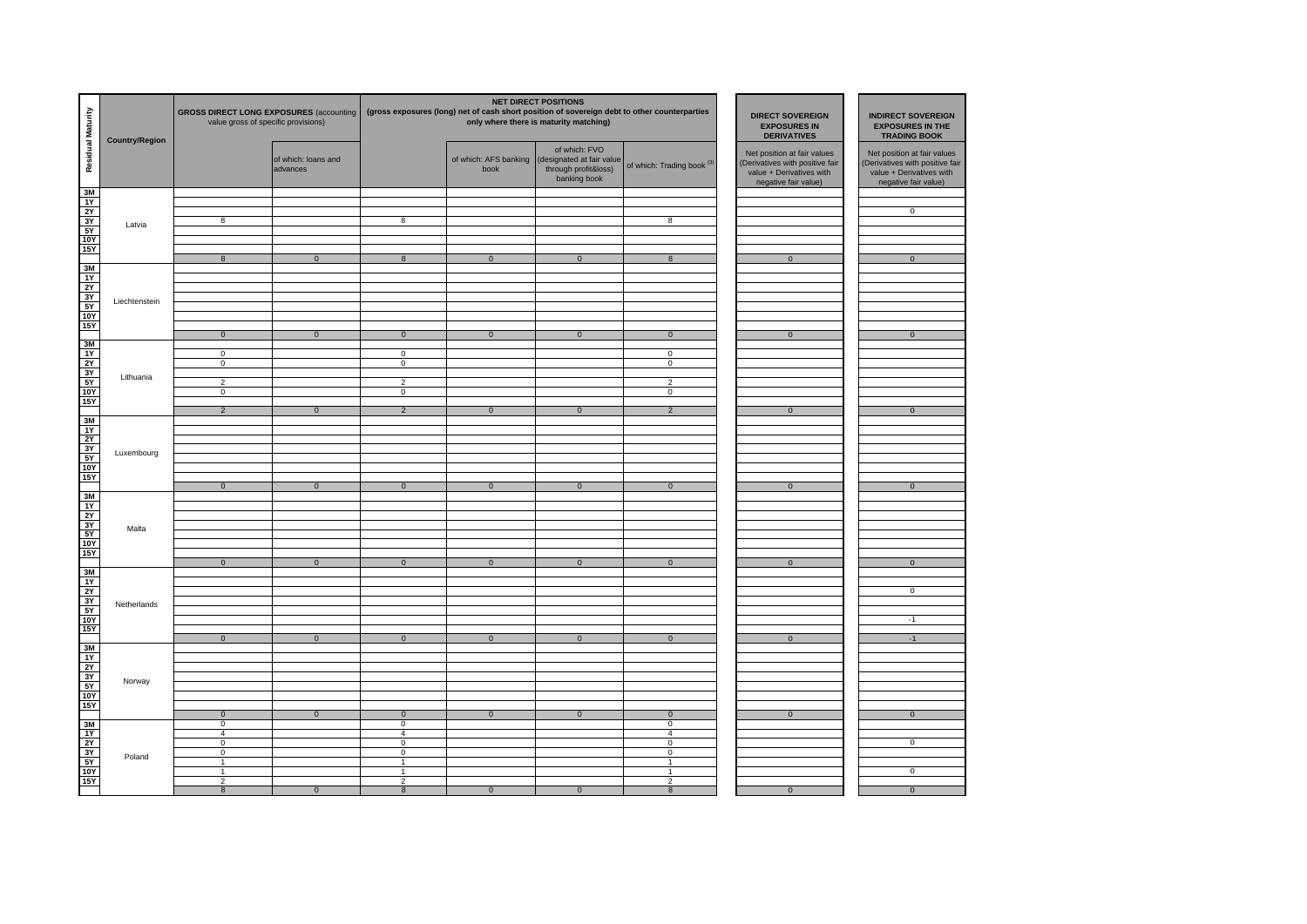| Residual Maturity                                                              | <b>Country/Region</b> | <b>GROSS DIRECT LONG EXPOSURES (accounting</b><br>value gross of specific provisions) |                                 | <b>NET DIRECT POSITIONS</b><br>(gross exposures (long) net of cash short position of sovereign debt to other counterparties<br>only where there is maturity matching) |                               |                                                                                    |                            | <b>DIRECT SOVEREIGN</b><br><b>EXPOSURES IN</b><br><b>DERIVATIVES</b>                                               | <b>INDIRECT SOVEREIGN</b><br><b>EXPOSURES IN THE</b><br><b>TRADING BOOK</b>                                       |
|--------------------------------------------------------------------------------|-----------------------|---------------------------------------------------------------------------------------|---------------------------------|-----------------------------------------------------------------------------------------------------------------------------------------------------------------------|-------------------------------|------------------------------------------------------------------------------------|----------------------------|--------------------------------------------------------------------------------------------------------------------|-------------------------------------------------------------------------------------------------------------------|
|                                                                                |                       |                                                                                       | of which: loans and<br>advances |                                                                                                                                                                       | of which: AFS banking<br>book | of which: FVO<br>(designated at fair value<br>through profit&loss)<br>banking book | of which: Trading book (3) | Net position at fair values<br>(Derivatives with positive fair<br>value + Derivatives with<br>negative fair value) | Net position at fair values<br>Derivatives with positive fair<br>value + Derivatives with<br>negative fair value) |
| $\frac{3M}{1Y}$                                                                |                       |                                                                                       |                                 |                                                                                                                                                                       |                               |                                                                                    |                            |                                                                                                                    |                                                                                                                   |
| $\frac{2Y}{3Y}$                                                                |                       | 49<br>10                                                                              |                                 | 49<br>10                                                                                                                                                              | 10                            |                                                                                    | 49                         |                                                                                                                    | $-1$                                                                                                              |
|                                                                                | Portugal              | $\overline{3}$                                                                        |                                 | $\overline{3}$                                                                                                                                                        |                               |                                                                                    | $\overline{3}$             |                                                                                                                    |                                                                                                                   |
| <b>10Y</b><br><b>15Y</b>                                                       |                       |                                                                                       |                                 |                                                                                                                                                                       |                               |                                                                                    |                            |                                                                                                                    |                                                                                                                   |
| 3M                                                                             |                       | 62                                                                                    | $\overline{0}$                  | 62                                                                                                                                                                    | 10                            | $\overline{0}$                                                                     | 52                         | $\overline{0}$                                                                                                     | $-1$                                                                                                              |
| 1Y                                                                             |                       |                                                                                       |                                 |                                                                                                                                                                       |                               |                                                                                    |                            |                                                                                                                    |                                                                                                                   |
| $\frac{\frac{11}{21}}{\frac{31}{51}}$                                          | Romania               |                                                                                       |                                 |                                                                                                                                                                       |                               |                                                                                    |                            |                                                                                                                    |                                                                                                                   |
| 10Y                                                                            |                       |                                                                                       |                                 |                                                                                                                                                                       |                               |                                                                                    |                            |                                                                                                                    |                                                                                                                   |
| 15Y                                                                            |                       |                                                                                       |                                 |                                                                                                                                                                       |                               |                                                                                    |                            |                                                                                                                    |                                                                                                                   |
|                                                                                |                       | $\bf{0}$                                                                              | $\mathbf 0$                     | $\overline{0}$                                                                                                                                                        | $\overline{0}$                | $\mathbf{0}$                                                                       | $\mathbf 0$                | $\mathbf{0}$                                                                                                       | $\overline{0}$                                                                                                    |
| $\frac{3M}{1Y}$                                                                |                       |                                                                                       |                                 |                                                                                                                                                                       |                               |                                                                                    |                            |                                                                                                                    |                                                                                                                   |
| 3Y                                                                             | Slovakia              | 26                                                                                    |                                 | 26                                                                                                                                                                    | 26                            |                                                                                    |                            |                                                                                                                    | $\overline{0}$                                                                                                    |
| 5Y<br><b>10Y</b>                                                               |                       |                                                                                       |                                 |                                                                                                                                                                       |                               |                                                                                    |                            |                                                                                                                    |                                                                                                                   |
| <b>15Y</b>                                                                     |                       | 26                                                                                    | $\overline{0}$                  | 26                                                                                                                                                                    | 26                            | $\overline{0}$                                                                     | $\overline{0}$             | $\overline{0}$                                                                                                     | $\overline{0}$                                                                                                    |
| 3M<br>1Y                                                                       |                       |                                                                                       |                                 |                                                                                                                                                                       |                               |                                                                                    |                            |                                                                                                                    |                                                                                                                   |
| 2Y                                                                             |                       |                                                                                       |                                 |                                                                                                                                                                       |                               |                                                                                    |                            |                                                                                                                    |                                                                                                                   |
| $rac{3Y}{5Y}$                                                                  | Slovenia              | $\overline{0}$                                                                        |                                 | $\mathsf 0$                                                                                                                                                           |                               |                                                                                    | $\mathbf 0$                |                                                                                                                    |                                                                                                                   |
| <b>10Y</b><br>15Y                                                              |                       | $\overline{1}$                                                                        |                                 | $\mathbf{1}$                                                                                                                                                          |                               |                                                                                    | $\overline{1}$             |                                                                                                                    |                                                                                                                   |
|                                                                                |                       | $\overline{1}$                                                                        | $\overline{0}$                  | $\overline{1}$                                                                                                                                                        | $\overline{0}$                | $\overline{0}$                                                                     | $\overline{1}$             | $\overline{0}$                                                                                                     | $\overline{0}$                                                                                                    |
| $\frac{3M}{1Y}$                                                                |                       | 95                                                                                    | 95                              | 95                                                                                                                                                                    |                               |                                                                                    |                            |                                                                                                                    |                                                                                                                   |
| <b>2Y</b>                                                                      |                       | 378<br>190                                                                            | 138<br>99                       | 378<br>190                                                                                                                                                            | 34                            |                                                                                    | 240<br>57                  |                                                                                                                    | $\overline{0}$<br>T                                                                                               |
| $\frac{3Y}{5Y}$                                                                | Spain                 | 301                                                                                   | 301                             | 301                                                                                                                                                                   |                               |                                                                                    |                            |                                                                                                                    |                                                                                                                   |
| 10Y<br><b>15Y</b>                                                              |                       | 514<br>234                                                                            | 445<br>234                      | 514<br>234                                                                                                                                                            |                               |                                                                                    | 69                         |                                                                                                                    |                                                                                                                   |
| 3M                                                                             |                       | 1.712                                                                                 | 1.311                           | 1.711                                                                                                                                                                 | 34                            | $\mathbf 0$                                                                        | 366                        | $\mathbf 0$                                                                                                        | $\mathbf{1}$                                                                                                      |
|                                                                                |                       |                                                                                       |                                 |                                                                                                                                                                       |                               |                                                                                    |                            |                                                                                                                    |                                                                                                                   |
| $\frac{11}{2Y}$ $\frac{2Y}{3Y}$                                                | Sweden                |                                                                                       |                                 |                                                                                                                                                                       |                               |                                                                                    |                            |                                                                                                                    |                                                                                                                   |
| 5Y<br>10Y                                                                      |                       |                                                                                       |                                 |                                                                                                                                                                       |                               |                                                                                    |                            |                                                                                                                    |                                                                                                                   |
| <b>15Y</b>                                                                     |                       |                                                                                       |                                 |                                                                                                                                                                       |                               |                                                                                    |                            |                                                                                                                    |                                                                                                                   |
| $\frac{3M}{1Y}$                                                                |                       | $\overline{0}$                                                                        | $\overline{0}$                  | $\overline{0}$                                                                                                                                                        | $\overline{0}$                | $\overline{0}$                                                                     | $\overline{0}$             | $\overline{0}$                                                                                                     | $\overline{0}$                                                                                                    |
|                                                                                |                       |                                                                                       |                                 |                                                                                                                                                                       |                               |                                                                                    |                            |                                                                                                                    |                                                                                                                   |
|                                                                                | United Kingdom        |                                                                                       |                                 |                                                                                                                                                                       |                               |                                                                                    |                            |                                                                                                                    |                                                                                                                   |
| $\begin{array}{r}\n 2Y \\  3Y \\  5Y \\  \hline\n 10Y \\  15Y\n\end{array}$    |                       | $\overline{7}$                                                                        | $\overline{7}$                  | $\overline{7}$                                                                                                                                                        |                               |                                                                                    |                            |                                                                                                                    | $-1$                                                                                                              |
|                                                                                |                       |                                                                                       |                                 |                                                                                                                                                                       | $\overline{0}$                | $\overline{0}$                                                                     | $\overline{0}$             | $\Omega$                                                                                                           | $-1$                                                                                                              |
|                                                                                |                       |                                                                                       |                                 |                                                                                                                                                                       |                               |                                                                                    |                            |                                                                                                                    |                                                                                                                   |
|                                                                                | <b>TOTAL EEA 30</b>   | 28.612                                                                                | 13.966                          | 28.610                                                                                                                                                                | 7.022                         | $\Omega$                                                                           | 7.622                      | $\Omega$                                                                                                           | -6                                                                                                                |
| $\frac{3M}{1Y}$                                                                |                       |                                                                                       |                                 |                                                                                                                                                                       |                               |                                                                                    |                            |                                                                                                                    |                                                                                                                   |
|                                                                                |                       |                                                                                       |                                 |                                                                                                                                                                       |                               |                                                                                    |                            |                                                                                                                    |                                                                                                                   |
| $\begin{array}{c}\n\cdot \cdot \cdot \\ \hline\n3Y \\ \hline\n5Y\n\end{array}$ | <b>United States</b>  | 264                                                                                   | 234                             | 264                                                                                                                                                                   | 30                            |                                                                                    |                            |                                                                                                                    |                                                                                                                   |
| <b>10Y</b><br>15Y                                                              |                       | 54                                                                                    |                                 | 54                                                                                                                                                                    | 54                            |                                                                                    |                            |                                                                                                                    |                                                                                                                   |
|                                                                                |                       | 318                                                                                   | 234                             | 318                                                                                                                                                                   | 84                            | $\overline{0}$                                                                     | $\overline{0}$             | $\overline{0}$                                                                                                     | $\overline{0}$                                                                                                    |